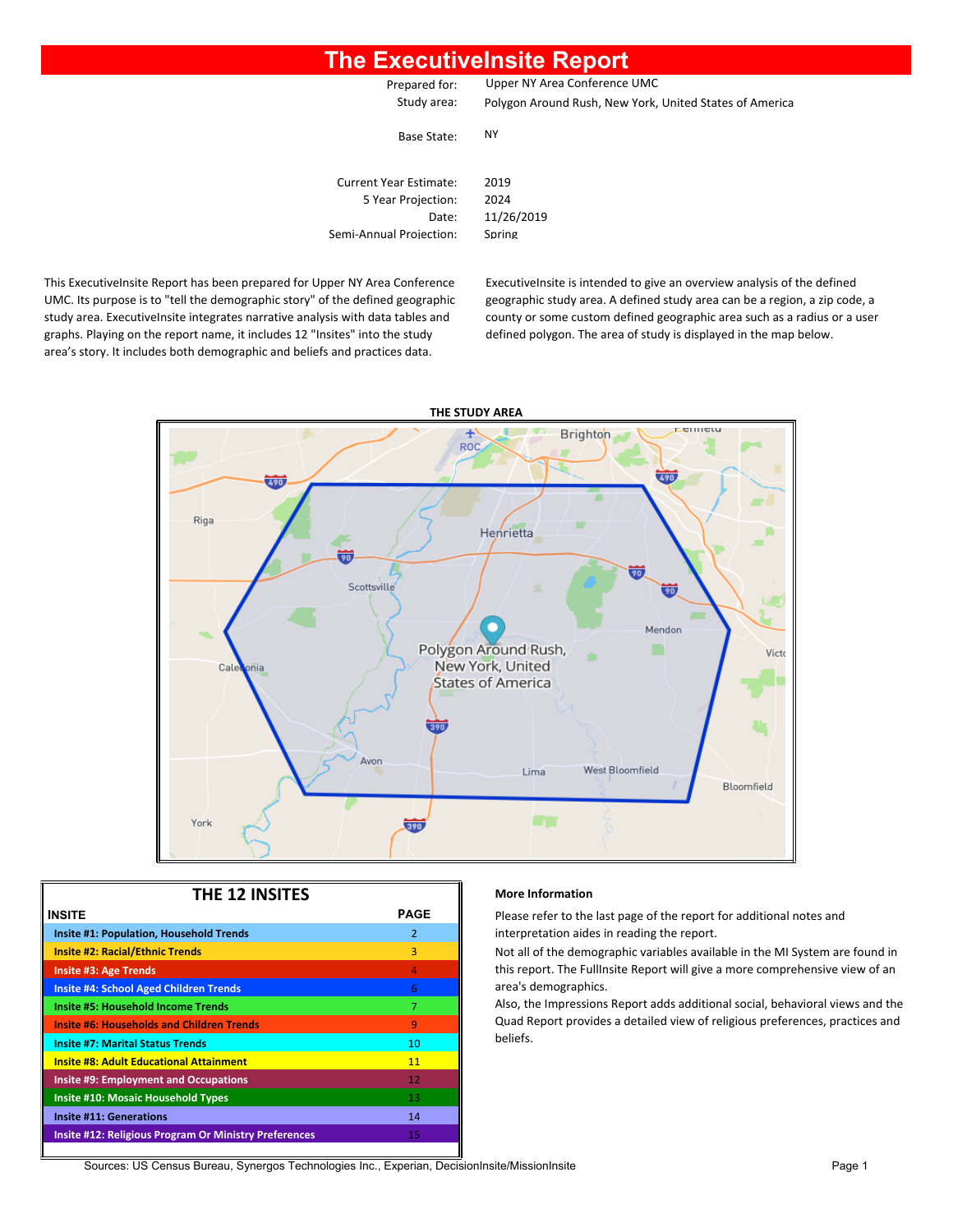### **INSITE #1: POPULATION AND HOUSEHOLD TRENDS**

The estimated 2019 population within the study area is 97,062. The 2024 projection would see the area grow by 2,033 to a total population of 99,095. The population within the study area is growing somewhat slower than the statewide growth rate. While the study area is projected to grow by 2.1% in the next five years, the state is projected to grow by 3.0%. The study area's estimated average change rate is 0.4%.

#### **Population Per Household Family Households:**

Population per Household: The relationship between population and households provides a hint about how the community is changing. When population grows faster than households, it suggests an increase in the persons per household. This can only happen when more persons are added either by birth or other process such as young adults in multiple roommate households or young adults returning to live with parents. In some communities this can occur when multiple families live in the same dwelling unit.

#### **Population: Households:**

The households within the community are growing faster than the population, thus the average population per household in 2010 was 2.67 but by 2024 it is projected to be 2.66. Compare this to the statewide average which for the current year is estimated at 2.64 persons per household.

Family households provide an additional hint about the changing dynamics of a community. If family household growth follows population growth, then it would be reasonable to assume that the increasing population per household comes from additional children. This is the case within the the study area. Family households are growing as fast as the population suggesting that the increasing population per household is from additional children.

| Population/Households & Family Trends | 2000   | 2010    | 2019    | 2024    | 2029    |
|---------------------------------------|--------|---------|---------|---------|---------|
| Population                            | 86,950 | 94,266  | 97,062  | 99,095  | 99,058  |
| <b>Population Change</b>              |        | 7,316   | 2,796   | 2,033   | $-37$   |
| Percent Change                        |        | 8.4%    | 3.0%    | 2.1%    | $0.0\%$ |
| <b>Households</b>                     | 30,331 | 35,268  | 36,429  | 37,234  | 37,221  |
| Households Change                     |        | 4,937   | 1,161   | 805     | $-13$   |
| Percent Change                        |        | 16.3%   | 3.3%    | 2.2%    | 0.0%    |
| <b>Population / Households</b>        | 2.87   | 2.67    | 2.66    | 2.66    | 2.66    |
| Population / Households Change        |        | $-0.19$ | $-0.01$ | 0.00    | 0.00    |
| Percent Change                        |        | $-6.8%$ | $-0.3%$ | $-0.1%$ | 0.0%    |
| <b>Families</b>                       | 21,936 | 23,650  | 25,006  | 25,611  |         |
| <b>Families Change</b>                |        | 1,714   | 1,356   | 605     |         |
| Percent Change                        |        | 7.8%    | 5.7%    | 2.4%    |         |





NOTE: Family Household data is not projected out 10 years.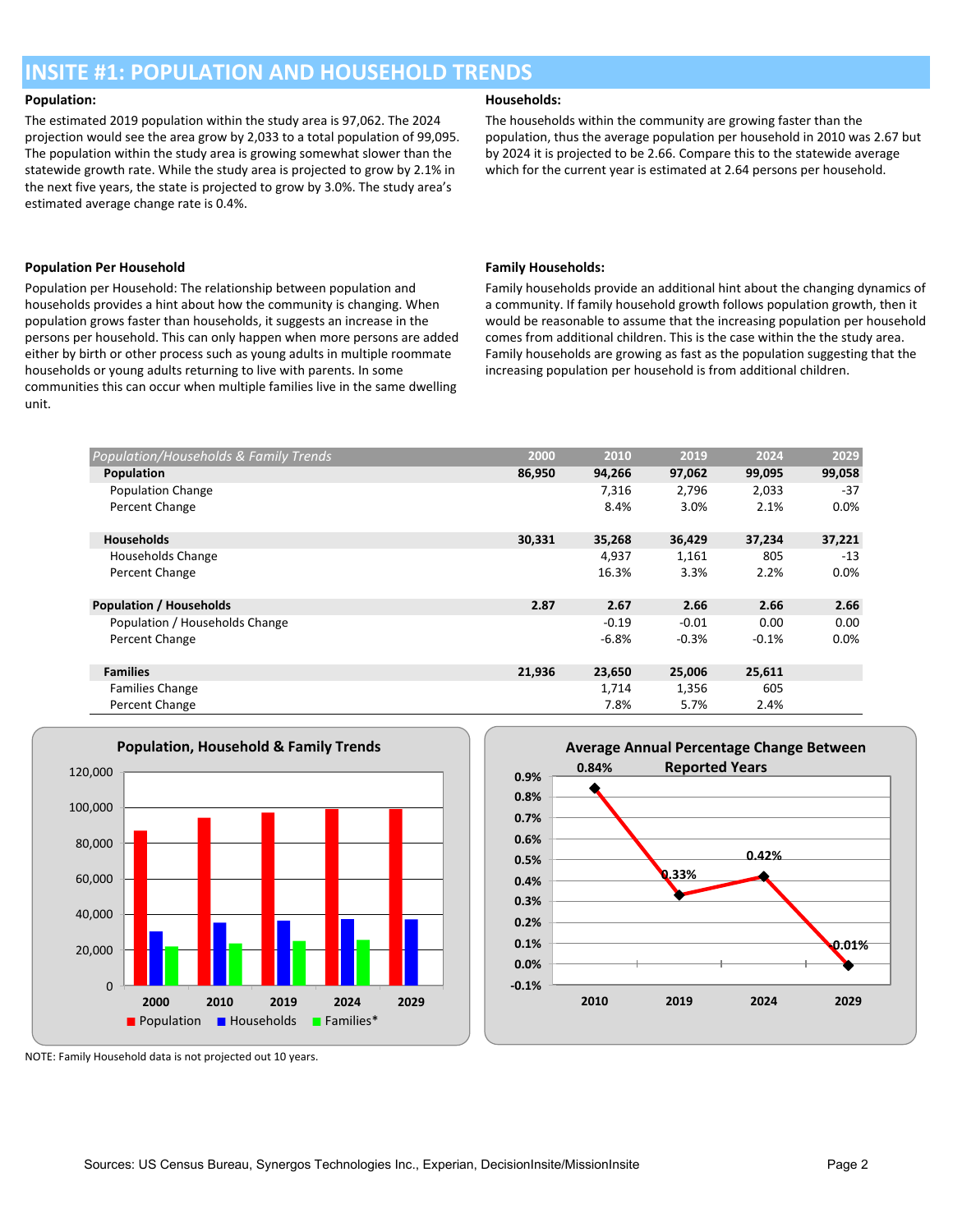### **INSITE #2: RACIAL-ETHNIC TRENDS**

The US population's racial-ethnic diversity is continually adding new and rich cultural mixes. This data considers the five groups for which trending information is available. Please note that several groups are aggregated into a single category due to their smaller size. Those persons who indicated Hispanic or Latino ethnicity along with a racial category have been separated into a Hispanic or Latino category.

The Population: Racial/Ethnic Trends table provides the actual numbers and percentage of the total population for each of the five racial/ethnic categories. Pay special attention to the final column on the right. This will quickly indicate the direction of change from the last census to the current five year projection.



![](_page_2_Figure_4.jpeg)

![](_page_2_Figure_5.jpeg)

This chart shows the percentage of each group for the current year estimate.

#### **The percentage of the population…**

Asian (Non-Hisp) is projected to remain about the same over the next five years.

Black/African American (Non-Hisp) is projected to remain about the same over the next five years.

White (Non-Hisp) is projected to remain about the same over the next five years.

Hispanic or Latino is projected to remain about the same over the next five years.

|                           |                | 2010   | 2019   | 2024   | 2010%  | 2019 % | 2024 % | 2010 to 2024 %pt Change |
|---------------------------|----------------|--------|--------|--------|--------|--------|--------|-------------------------|
|                           |                |        |        |        |        |        |        |                         |
| <b>Race and Ethnicity</b> |                |        |        |        |        |        |        |                         |
| Asian (NH)                |                | 4.999  | 5,515  | 5,841  | 5.30%  | 5.68%  | 5.89%  | 0.59%                   |
| Black/Afr Amer (NH)       |                | 4,370  | 4,485  | 4,622  | 4.64%  | 4.62%  | 4.66%  | 0.03%                   |
| White (NH)                |                | 80,106 | 82,029 | 83,295 | 84.98% | 84.51% | 84.06% | $-0.92%$                |
| Hispanic/Latino           |                | 2,887  | 2,888  | 2,999  | 3.06%  | 2.98%  | 3.03%  | $-0.04%$                |
| P Is/Am In/Oth (NH)       |                | 1,905  | 2.144  | 2.337  | 2.02%  | 2.21%  | 2.36%  | 0.34%                   |
|                           | <b>Totals:</b> | 94,267 | 97,061 | 99,094 |        |        |        |                         |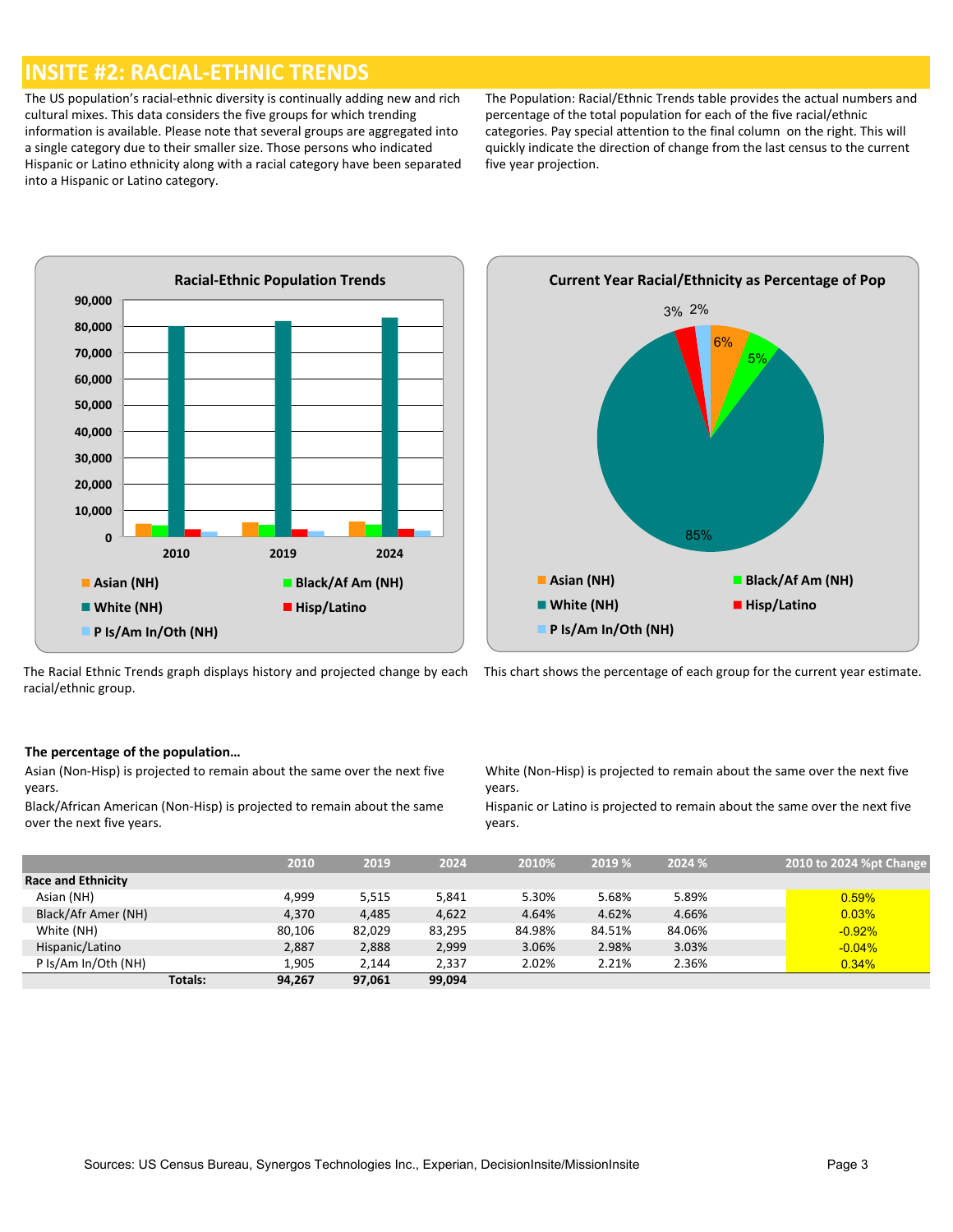### **INSITE #3: AGE TRENDS**

A community's age structure and how it is changing is an important part of its story. Overall, the American Population has been aging as the Baby Boomers progress through each phase of life. This has been abetted by episodes of declining live births. However, this picture may particularize differently from community to community. There are communities in the US where the average age is lower than some others. In other cases, there is a clear shift toward senior years as the Boomers enter their retirement years.

The Age Trend Insite explores two variables: Average age and Phase of Life.

**Average Age Trends** provides five important snapshots of a community from five data points; the 2000 census, the last census, the current year estimate, the five-year projection and the ten year forecast. These five numbers will indicate the aging direction of a community.

**The Phase of Life Trends** breaks the population into seven life phases that the population passes through in its life time.

| <b>AGE</b>                     |       |       |       |       |       |  |  |  |  |  |  |  |
|--------------------------------|-------|-------|-------|-------|-------|--|--|--|--|--|--|--|
| <b>Average Age Trends</b>      | 2000  | 2010  | 2019  | 2024  | 2029  |  |  |  |  |  |  |  |
| <b>Average Age: Study Area</b> | 35.58 | 37.84 | 40.60 | 41.65 | 42.33 |  |  |  |  |  |  |  |
| Percent Change                 |       | 6.4%  | 7.3%  | 2.6%  | 1.6%  |  |  |  |  |  |  |  |
| <b>Average Age: NY</b>         | 36.79 | 37.97 | 40.20 | 41.08 | 41.90 |  |  |  |  |  |  |  |
| Percent Change                 |       | 3.2%  | 5.9%  | 2.2%  | 2.0%  |  |  |  |  |  |  |  |
| Comparative Index              | 97    | 100   | 101   | 101   | 101   |  |  |  |  |  |  |  |
|                                |       |       |       |       |       |  |  |  |  |  |  |  |
| <b>Median Age: Study Area</b>  | 34    | 38    | 39    | 39    | 39    |  |  |  |  |  |  |  |

![](_page_3_Figure_6.jpeg)

![](_page_3_Figure_7.jpeg)

#### **Summary of Average Age Findings:**

The Average Age Trend chart shows both history and projection of the change in average age in the study area. The average age of the study area has been rising for several years. It is projected to rise over the next five years.

A comparison to the average age of the state helps to contextualize the significance of the average age of the study area and its history and projection. In the graph above, the study area and state are laid out side by side. The state's average age is estimated to be about the same as the study area.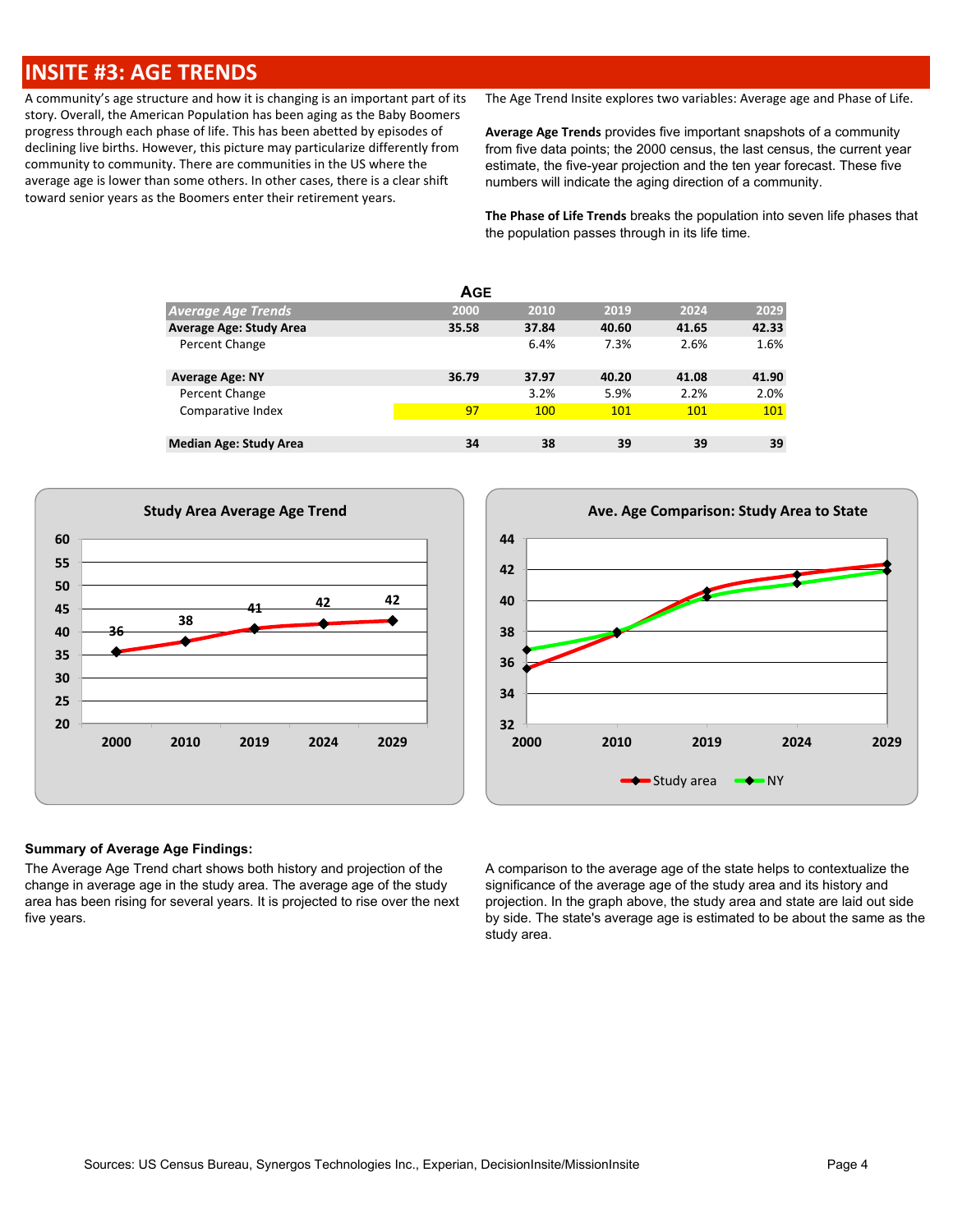## **INSITE #3: AGE TRENDS (continued)**

#### **PHASE OF LIFE**

The Phase of Life analysis provides insight into the age distribution of a population across the different stages of life experience. It can reveal a community in transition.

Pay special attention to the color codes of the Change column (far right below). It will immediately indicate which phases are increasing or decreasing as a percentage of the population.

| <b>Phase of Life</b>                 | 2010   | 2019   | 2024   | 2029   | 2010% | 2019% | 2024% | 2029% | <b>Estimated 10 Year %pt</b><br><b>Change 2019 - 2029</b> |
|--------------------------------------|--------|--------|--------|--------|-------|-------|-------|-------|-----------------------------------------------------------|
| <b>Before Formal Schooling</b>       |        |        |        |        |       |       |       |       |                                                           |
| Ages 0 to 4                          | 4,648  | 4,401  | 4,562  | 4,927  | 4.9%  | 4.5%  | 4.6%  | 5.0%  | 0.4%                                                      |
| <b>Required Formal Schooling</b>     |        |        |        |        |       |       |       |       |                                                           |
| Ages 5 to 17                         | 15,957 | 12,827 | 12,082 | 11,844 | 16.9% | 13.2% | 12.2% | 12.0% | $-1.3%$                                                   |
| <b>College/Career Starts</b>         |        |        |        |        |       |       |       |       |                                                           |
| Ages 18 to 24                        | 14,086 | 15,847 | 15,178 | 13,930 | 14.9% | 16.3% | 15.3% | 14.1% | $-2.3%$                                                   |
| <b>Singles &amp; Young Families</b>  |        |        |        |        |       |       |       |       |                                                           |
| Ages 25 to 34                        | 8,798  | 11,294 | 12,719 | 12,644 | 9.3%  | 11.6% | 12.8% | 12.8% | 1.1%                                                      |
| <b>Families &amp; Empty Nesters</b>  |        |        |        |        |       |       |       |       |                                                           |
| Ages 35 to 54                        | 26,451 | 21,122 | 19,908 | 20,449 | 28.1% | 21.8% | 20.1% | 20.6% | $-1.1%$                                                   |
| <b>Enrichment Years Sing/Couples</b> |        |        |        |        |       |       |       |       |                                                           |
| Ages 55 to 64                        | 11,827 | 14,456 | 14,104 | 11,907 | 12.5% | 14.9% | 14.2% | 12.0% | $-2.9%$                                                   |
| <b>Retirement Opportunities</b>      |        |        |        |        |       |       |       |       |                                                           |
| Age 65 and over                      | 12,501 | 17,115 | 20,541 | 23,356 | 13.3% | 17.6% | 20.7% | 23.6% | 5.9%                                                      |

![](_page_4_Figure_5.jpeg)

#### **Summary of Phase of Life Findings:**

Phase of Life changes reflect the age profile of a community. On average, it takes 2.1 children per woman to replace both mother and father. If the percentage of the population under 20 is declining as a percentage of the total it is likely that the community will see an increase in the more senior aged population possibly due to a decline in birth rates.

In this study area children 17 years of age and younger are declining as a percentage of the total population. Considering the other end of the phases of life, adults 55 years of age and older are increasing as a percentage of the total population.

In summary it may be that the community is aging as children are raised and leave but parents remain.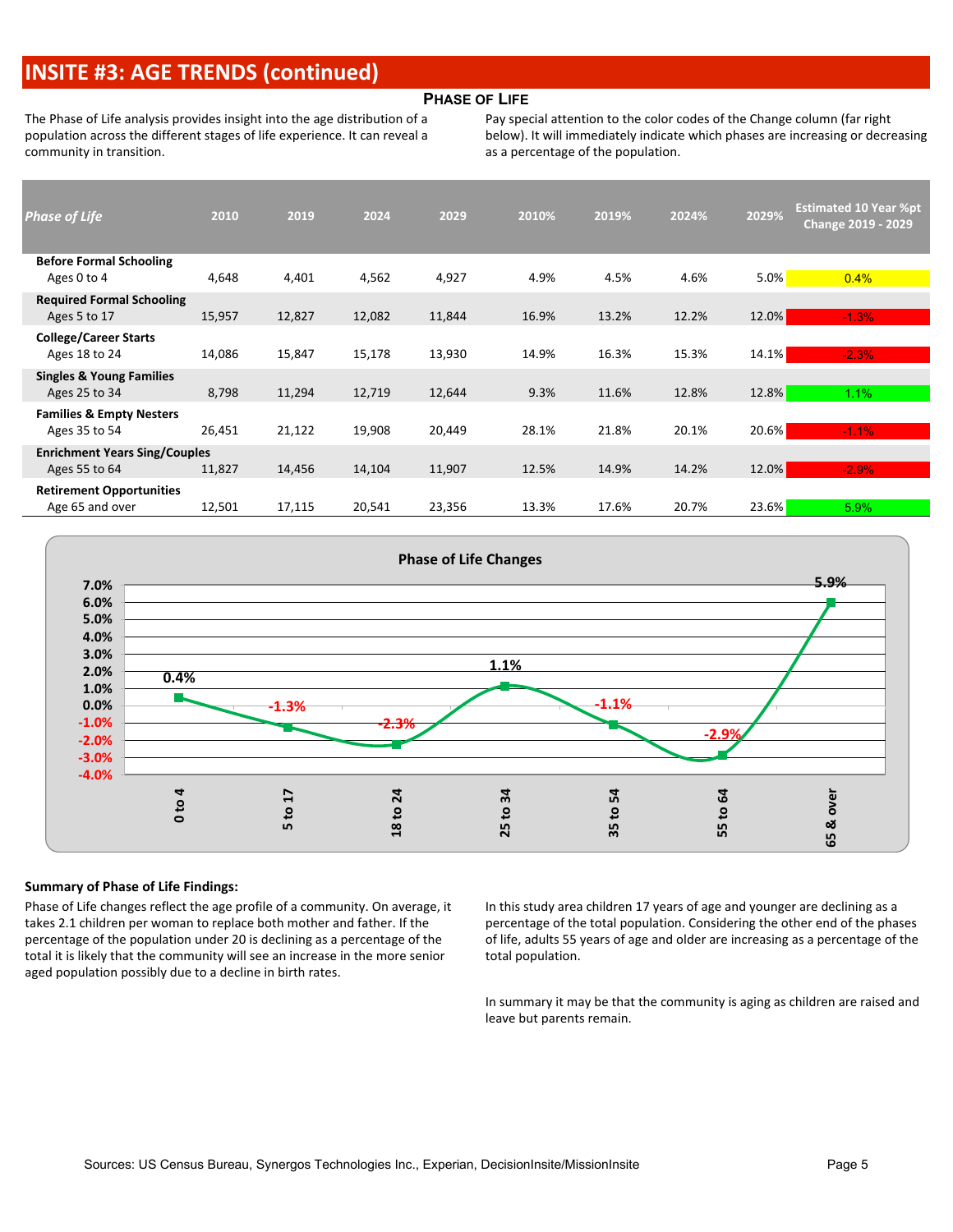### **INSITE #4: SCHOOL AGED CHILDREN TRENDS**

Children are the future! Understanding their specific population dynamics is critical for all planners of social and/or educational services. The "School Aged Children" variable is a subset of the "Required Formal Schooling" segment in the Phase of Life profile. It allows one to zoom in more closely on the children who are of formal schooling age.

The school aged population includes all school aged children including those enrolled in public and private schools, those home schooled and children in institutions.

The School Aged Children variable provides a snapshot of three levels of the population that comprise school age children. The three levels roughly correspond to the following.

- · Elementary grades
- Intermediate/Middle School grades
- **High School grades**

| <b>School Aged Children</b>   | 2010  | 2019  | 2024  | 2010% | 2019% | 2024% | <b>Estimated 5 Year %pt</b><br>Change 2019 - 2024 |
|-------------------------------|-------|-------|-------|-------|-------|-------|---------------------------------------------------|
| <b>Early Elementary</b>       |       |       |       |       |       |       |                                                   |
| Ages 5 to 9                   | 5,576 | 4,526 | 4,569 | 34.9% | 35.3% | 37.8% | 2.5%                                              |
| Late Elementary-Middle School |       |       |       |       |       |       |                                                   |
| Ages 10 to 14                 | 6.146 | 4,921 | 4.576 | 38.5% | 38.4% | 37.9% | $-0.5%$                                           |
| <b>High School</b>            |       |       |       |       |       |       |                                                   |
| Ages 15 to 17                 | 4.235 | 3.379 | 2.937 | 26.5% | 26.3% | 24.3% | $-2.0%$                                           |

![](_page_5_Figure_8.jpeg)

#### **Summary of School Aged Children Findings:**

Early Elementary children ages 5 to 9 are projected to increase as a percentage of children between 5 and 17 by 2.5%.

Late Elementary to Middle School aged children ages 10 to 14 are declining as a percentage of children between 5 and 17 by -0.5%.

![](_page_5_Figure_12.jpeg)

High School aged children 15 to 17 are declining as a percentage of children between 5 and 17 by -2.0%.

Overall, children are aging through, but there is some evidence of a resurgence of children in the younger years.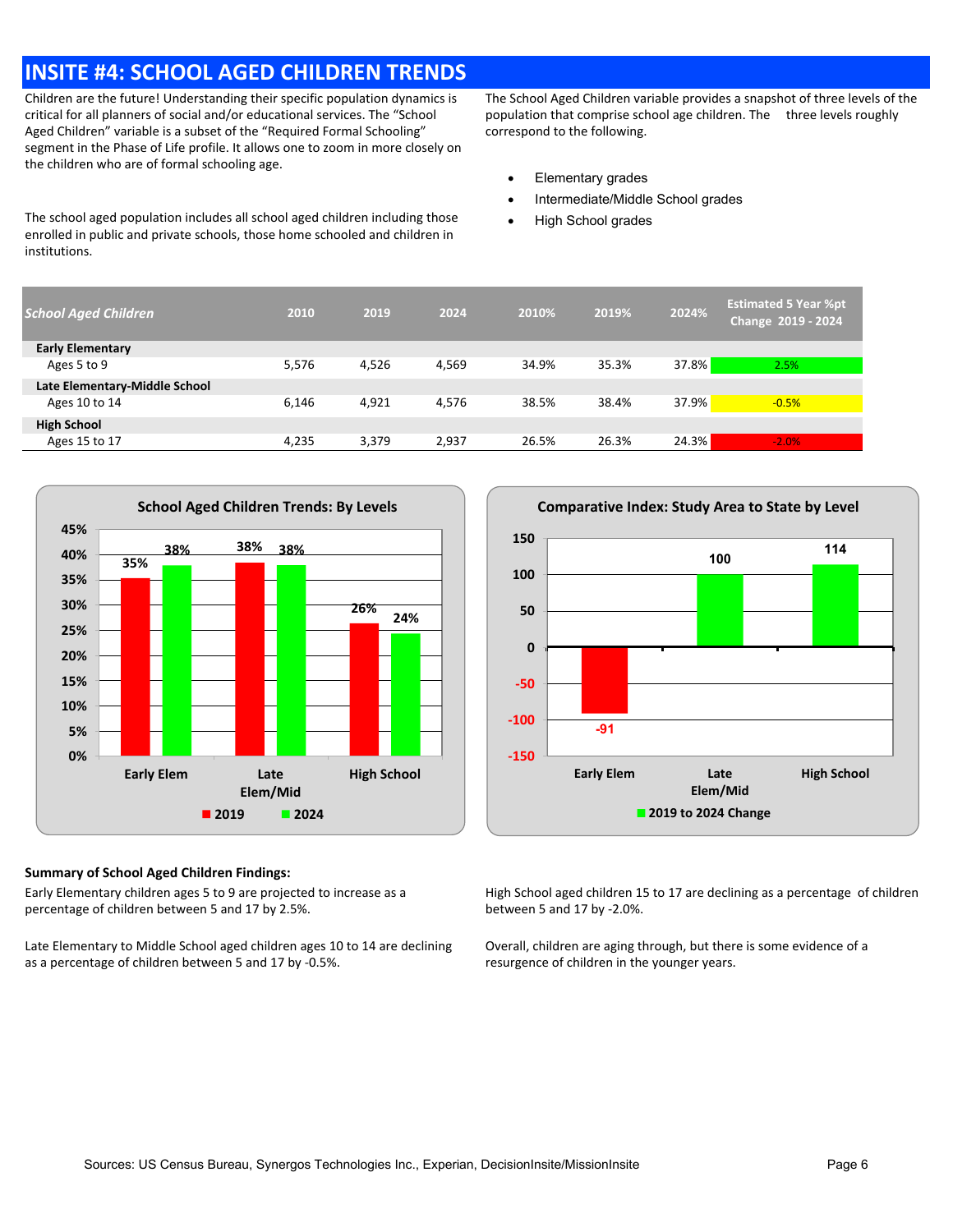### **INSITE #5: HOUSEHOLD AND FAMILY INCOME TRENDS**

### **AVERAGE HOUSEHOLD INCOME AND PER CAPITA INCOME**

Average Household Income and Per Capita Income indicate the level of financial resources within a community. Average Household income reflects the average income for each household, whether family or non-family.

In this study area, the estimated current year average household income is \$101,744. The average household income is projected to grow by 9.3% to \$111,205.

Per Capita Income is a measure of the average income of all persons within a household. For family households, this would include all children. It does not mean that each person actually contributes to the average income from work. It is calculated by dividing the aggregate household income by the population.

The estimated per capita income for the current year is \$38,186. The Per Capita Income is projected to grow by 9.4% to \$41,784.

![](_page_6_Figure_6.jpeg)

| <b>Income Trends</b>   | 2010   | 2019   | 2024   | 2010% | 2019% | 2024% | <b>Estimated 5 Year %pt</b><br>Change 2019 - 2024 |
|------------------------|--------|--------|--------|-------|-------|-------|---------------------------------------------------|
| <b>Households</b>      |        |        |        |       |       |       |                                                   |
| Less than $$10,000$    | 1,640  | 1,534  | 1,355  | 4.7%  | 4.2%  | 3.6%  | $-0.6%$                                           |
| \$10,000 to \$14,999   | 1,015  | 1,198  | 1,138  | 2.9%  | 3.3%  | 3.1%  | $-0.2%$                                           |
| \$15,000 to \$24,999   | 2,480  | 2,521  | 2,343  | 7.0%  | 6.9%  | 6.3%  | $-0.6%$                                           |
| \$25,000 to \$34,999   | 2,910  | 2,364  | 2,065  | 8.3%  | 6.5%  | 5.5%  | $-0.9%$                                           |
| \$35,000 to \$49,999   | 4,097  | 4,390  | 4,217  | 11.6% | 12.1% | 11.3% | $-0.7%$                                           |
| \$50,000 to \$74,999   | 7,445  | 5,993  | 5,934  | 21.1% | 16.5% | 15.9% | $-0.5%$                                           |
| \$75,000 to \$99,999   | 5,225  | 5,285  | 5,134  | 14.8% | 14.5% | 13.8% | $-0.7%$                                           |
| \$100,000 to \$149,999 | 6,052  | 7,134  | 7,613  | 17.2% | 19.6% | 20.4% | 0.9%                                              |
| \$150,000 to \$199,999 | 2,123  | 3,082  | 3,537  | 6.0%  | 8.5%  | 9.5%  | $1.0\%$                                           |
| \$200,000 or more      | 2,280  | 2,928  | 3,897  | 6.5%  | 8.0%  | 10.5% | 2.4%                                              |
| <b>Totals</b>          | 35,267 | 36,429 | 37,233 |       |       |       |                                                   |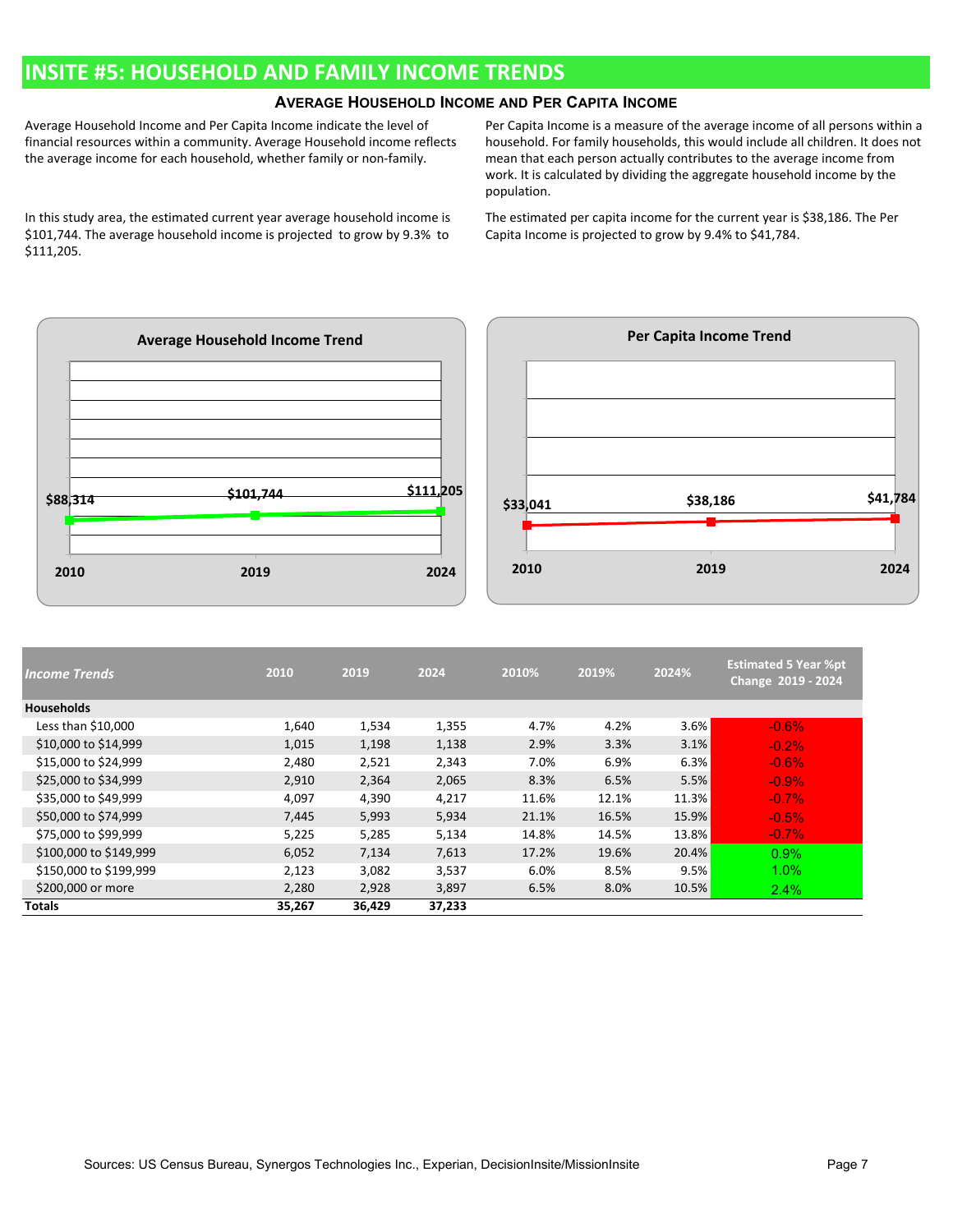### **INSITE #5: HOUSEHOLD AND FAMILY INCOME TRENDS (continued)**

#### **FAMILY INCOME**

Family income is a sub-set of household income. It excludes non-family households. Family households include two or more persons who are related and living in the same dwelling unit. Children are more likely to live in family households. Non-family households are households in which two or more persons live in the same dwelling unit but are unrelated.

The number of families with annual incomes above \$100,000 is projected to decline over the next five years. For the current year, it is estimated that 45.4% of all family incomes exceed \$100,000 per year. In five years that number is projected to be 45.2%.

| <b>Income Trends</b>   | 2019   | 2024   | 2019% | 2024% | <b>Estimated 5 Year %pt</b><br>Change 2019 - 2024 |
|------------------------|--------|--------|-------|-------|---------------------------------------------------|
| <b>Families</b>        |        |        |       |       |                                                   |
| Less than $$10,000$    | 631    | 622    | 2.5%  | 2.4%  | $-0.09%$                                          |
| \$10,000 to \$14,999   | 438    | 433    | 1.8%  | 1.7%  | $-0.06\%$                                         |
| \$15,000 to \$24,999   | 1,012  | 1,018  | 4.0%  | 4.0%  | $-0.07\%$                                         |
| \$25,000 to \$34,999   | 1,116  | 1,347  | 4.5%  | 5.3%  | $0.80\%$                                          |
| \$35,000 to \$49,999   | 2,586  | 2,616  | 10.3% | 10.2% | $-0.13%$                                          |
| \$50,000 to \$74,999   | 3,980  | 4,031  | 15.9% | 15.7% | $-0.18%$                                          |
| \$75,000 to \$99,999   | 3,886  | 3,960  | 15.5% | 15.5% | $-0.08%$                                          |
| \$100,000 to \$149,999 | 6,012  | 6,169  | 24.0% | 24.1% | 0.04%                                             |
| \$150,000-\$199,999    | 2,689  | 2,733  | 10.8% | 10.7% | $-0.08\%$                                         |
| \$200,000 or more      | 2,655  | 2,682  | 10.6% | 10.5% | $-0.15%$                                          |
| <b>Totals</b>          | 25,005 | 25,611 |       |       |                                                   |

#### **MEDIAN INCOME BY RACE AND ETHNICITY**

Median income by race and ethnicity is a subset of household income. Median income is that point where there are as many households with incomes greater than the median as there are households with incomes less than the median.

| <b>Median Income by Race and Ethnicity</b> | 2019     |
|--------------------------------------------|----------|
|                                            |          |
| Asian Household Income                     | \$65,212 |
| Black/ African American Household Income   | \$60,719 |
| Hispanic/Latino Household Income           | \$59,166 |
| White/Anglo Household Income               | \$77,849 |
| P Is, Am Indian Other Household Income     | \$76,762 |
| Average                                    | \$67.942 |

![](_page_7_Figure_8.jpeg)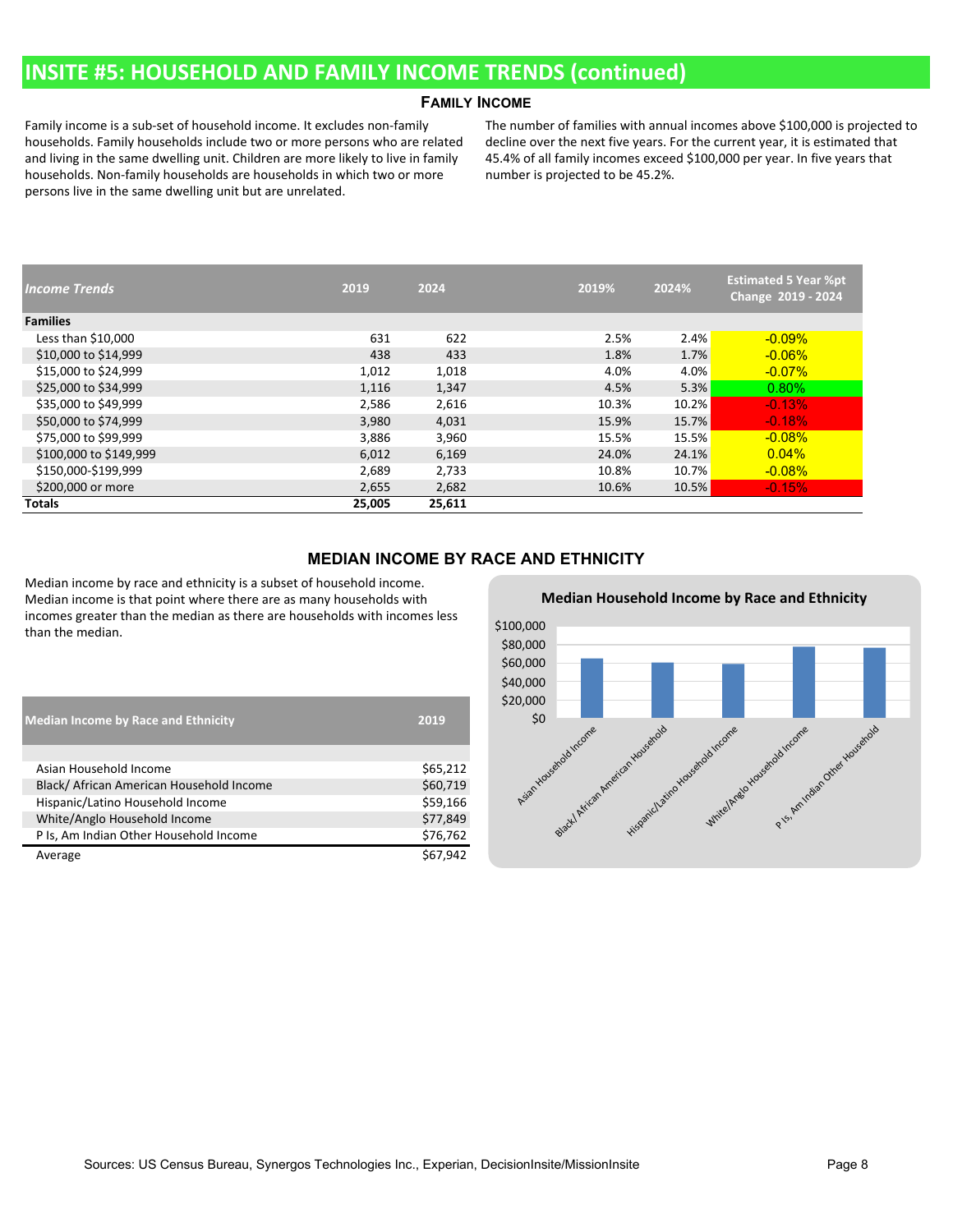### **INSITE #6: HOUSEHOLDS AND CHILDREN TRENDS**

Diversity of child rearing environments is increasing along with the many other types of growing diversity in the US. To understand this, we begin with the types of households that exist in a community. There are…

The concern of this analysis is family households with children under 18. Of the types of family households with children there are…

- family households with children under 18  **Married couple families** Married couple families
- family households without children under 18 **•** Single parent families (father or mother)
- -

These two are reported for the study area in the table below.

| <b>Households</b>                 | 2010  | 2019  | 2024  | 2010% | 2019% | 2024% | <b>Estimated 5 Year %pt</b><br>Change 2019 - 2024 |
|-----------------------------------|-------|-------|-------|-------|-------|-------|---------------------------------------------------|
| Households with Children under 18 |       |       |       |       |       |       |                                                   |
| Married Couple                    | 8,532 | 8.066 | 7.935 | 77.8% | 77.1% | 75.7% | $-1.4\%$                                          |
| Single Parent                     | 2.437 | 2.395 | 2.545 | 22.2% | 22.9% | 24.3% | $1.4\%$                                           |

Of the households with children under 18, married couple households are decreasing as a percentage while single parent households are increasing. The graph to the right illustrates this. Bars above the 0% point indicate a family type that is increasing while bars below 0% is decreasing. This provides "insite" into how family households and structures with children are changing in the study area.

A comparison to the state reveals to what extent this community is similar or dissimilar to the state as a whole. The study area's married couple households with children are dissimilar to the state's profile. The percentage of single parent households with children is less than the state.

![](_page_8_Figure_11.jpeg)

![](_page_8_Figure_12.jpeg)

![](_page_8_Figure_13.jpeg)

#### **Households with Children: Projected Change**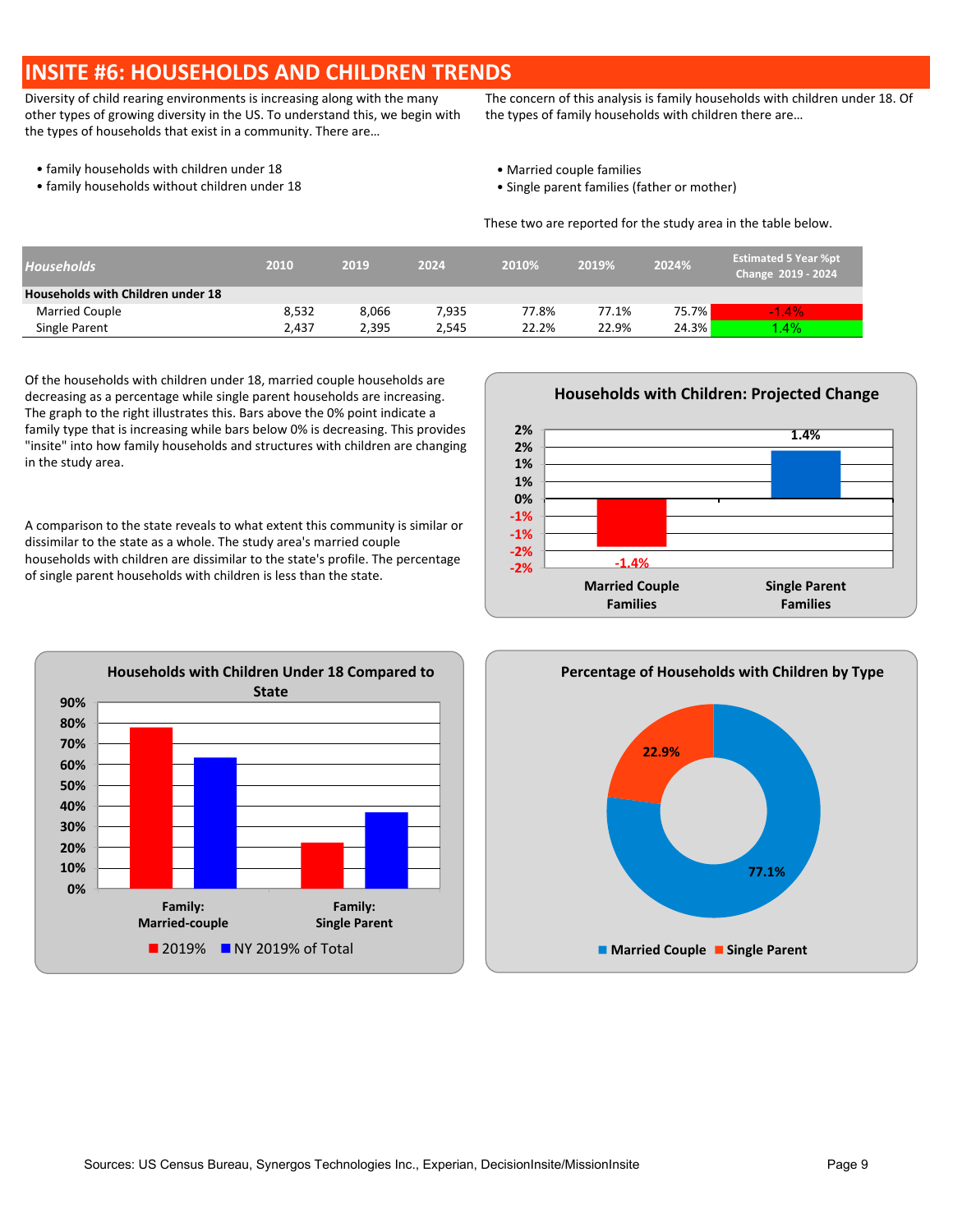## **INSITE #7: MARITAL STATUS TRENDS**

### **MARITAL STATUS BY TYPE**

Population by Marital Status considers the number and percentage of persons 15 years of age and greater by their current marital status. Trend information as well as a comparison to the study area's state marital status types provide two different views of this social reality.

#### Marital types reported include..

- Never Married (Singles)
- Currently Married
- Divorced
- Separated
- Widowed

|                                       | , indomed |        |        |       |       |       |                         |  |  |  |  |
|---------------------------------------|-----------|--------|--------|-------|-------|-------|-------------------------|--|--|--|--|
|                                       | 2010      | 2019   | 2024   | 2010% | 2019% | 2024% | 2010 to 2024 %pt Change |  |  |  |  |
| Population by Marital Status: Age 15+ |           |        |        |       |       |       |                         |  |  |  |  |
| Never Married                         | 25,804    | 26,953 | 27,179 | 32.6% | 32.0% | 31.5% | $-1.1%$                 |  |  |  |  |
| Married                               | 43,539    | 44,387 | 45,303 | 55.0% | 52.7% | 52.5% | $-2.5%$                 |  |  |  |  |
| Divorced                              | 5,148     | 7,642  | 8,303  | 6.5%  | 9.1%  | 9.6%  | 3.1%                    |  |  |  |  |
| Separated                             | 1,279     | 1,144  | 1,153  | 1.6%  | 1.4%  | 1.3%  | $-0.3%$                 |  |  |  |  |
| Widowed                               | 3.440     | 4,122  | 4,400  | 4.3%  | 4.9%  | 5.1%  | 0.8%                    |  |  |  |  |

In this community, the current year estimate of marital status reveals a community of adults more likely to be married than the state average for adults. The percentage single never married is lower than the state average for adults 15 years and older. Divorce is more prevalent than the state wide average.

![](_page_9_Figure_11.jpeg)

![](_page_9_Figure_12.jpeg)

![](_page_9_Figure_14.jpeg)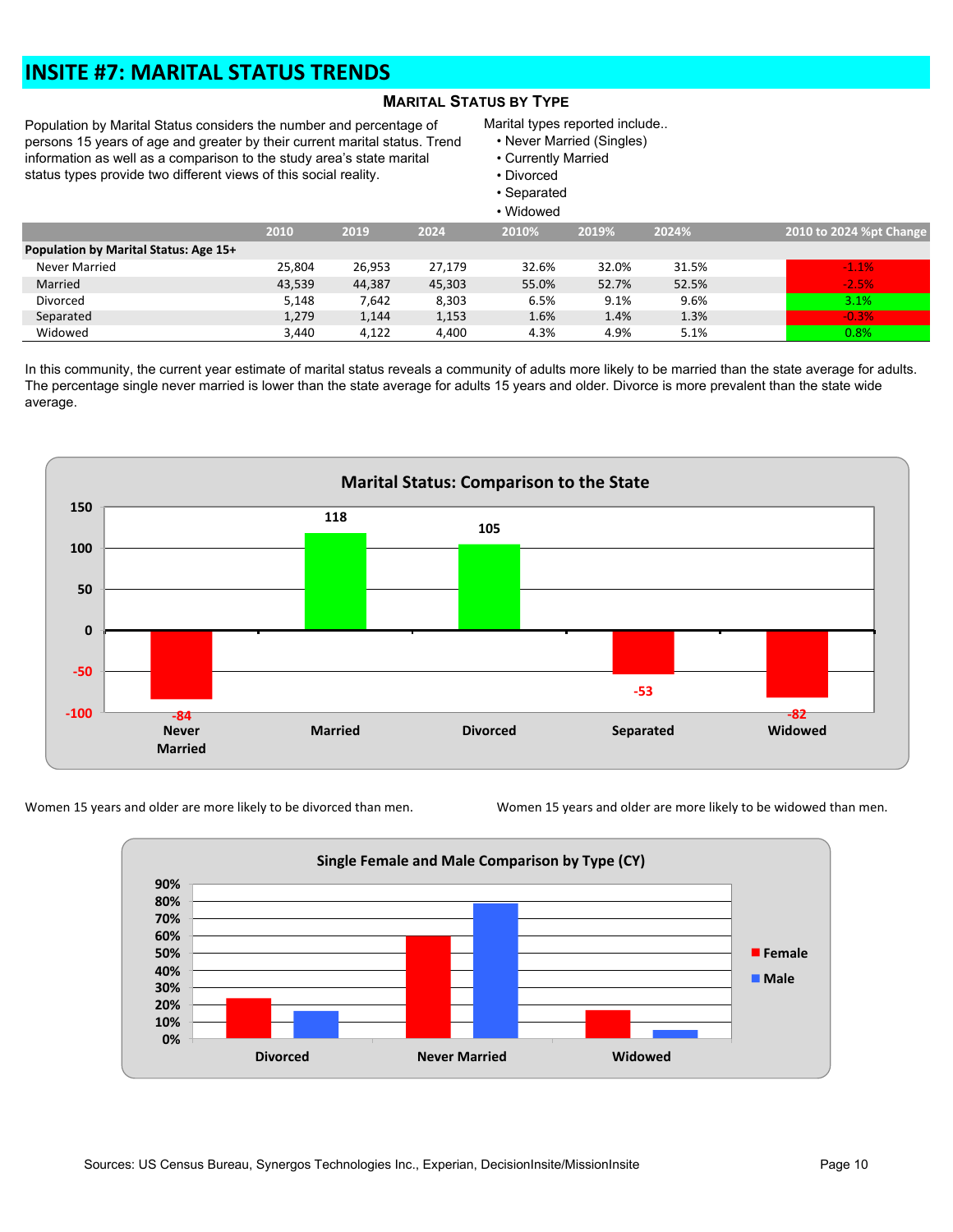### **INSITE #8: ADULT EDUCATIONAL ATTAINMENT**

The level of educational attainment of a community's adult population is an important indicator of its opportunities and challenges. This analysis will look at the Adult Educational Attainment from three perspectives.

First, it looks to see if the level of educational attainment for adults is rising or not. Second, it compares the level of attainment to that of the state of NY. (If this is a state report, the comparison will be to itself.) Finally, the table provides the percentages from 2010.

### **EDUCATIONAL LEVEL ATTAINMENT CHANGE**

The educational attainment level of adults has been rising over the past few years. It is projected to rise over the next five years by 0.5%.

![](_page_10_Figure_5.jpeg)

### **EDUCATIONAL LEVEL COMPARED TO THE STATE**

![](_page_10_Figure_7.jpeg)

|                                                  | 2010  | 2019  | 2024  | <b>NY 2019%</b> | 2019 Study Area-State Comp Index | The overall<br>∣educationa |
|--------------------------------------------------|-------|-------|-------|-----------------|----------------------------------|----------------------------|
| <b>Population by Educational Attainment: 25+</b> |       |       |       |                 |                                  | of the adult               |
| Less than 9th Grade                              | 1.8%  | 2.0%  | 2.0%  | 6.5%            | 31                               | community                  |
| Some HS                                          | 4.0%  | 4.0%  | 3.9%  | 7.5%            | 53                               | than the sta               |
| HS Dipl or GED                                   | 21.5% | 20.8% | 20.6% | 26.4%           | 79                               |                            |
| Some College                                     | 16.2% | 15.0% | 14.8% | 15.9%           | 94                               |                            |
| <b>Associate Degree</b>                          | 11.6% | 11.8% | 11.3% | $8.7\%$         | 136                              |                            |
| <b>Bachelor's Degree</b>                         | 25.3% | 24.1% | 24.4% | <b>19.7%</b>    | 122                              |                            |
| Grad/Profess Deg                                 | 19.7% | 22.3% | 23.0% | <b>15.3%</b>    | 146                              |                            |

onal attainment dults in this nity is greater state.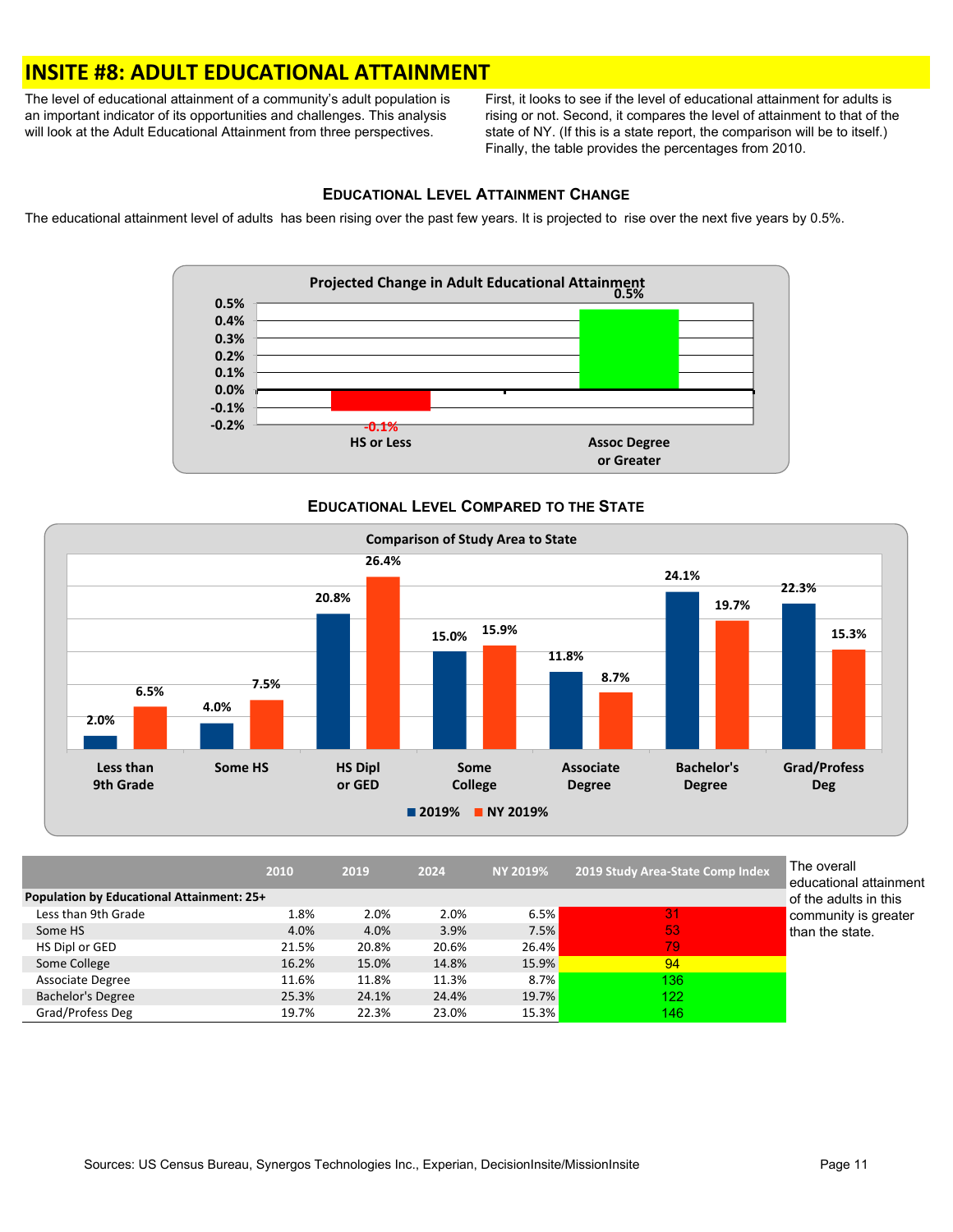### **INSITE #9: POPULATION BY EMPLOYMENT**

Like educational attainment, an analysis of a community by its employment types and categories provides an important "insite" into its socio-economics. This analysis looks at two factors.

First is a report of the employed population 16 and over by the traditional "blue collar" and "white collar" occupations and compares these to the state. Second, it looks at the community by the seven standard census bureau occupations and compares them to the state.

### **EMPLOYED POPULATION: BLUE COLLAR OR WHITE COLLAR**

On the chart to the left, the study area is compared to the state of NY. This study area is close to the state average for White Collar workers. It is well below the state average for Blue Collar workers.

![](_page_11_Figure_5.jpeg)

![](_page_11_Figure_6.jpeg)

### **EMPLOYED CIVILIAN POPULATION BY OCCUPATION**

|                                                | 2019  | <b>NY 2019</b> | Comp. Index | Interpretation                |
|------------------------------------------------|-------|----------------|-------------|-------------------------------|
| <b>Employed Civilian Pop 16+ by Occupation</b> |       |                |             |                               |
| <b>Bldg Maintenance &amp; Cleaning</b>         | 2.2%  | 4.1%           | 52          | Well below the state average. |
| Construction                                   | 5.9%  | $7.0\%$        | 84          | Well below the state average. |
| Farming, Fishing, & Forestry                   | 0.2%  | 0.3%           | 92          | At about the state average.   |
| <b>Food Preparation Serving</b>                | 5.2%  | 5.5%           | 94          | At about the state average.   |
| <b>Healthcare Support</b>                      | 1.6%  | 3.5%           | 47          | Well below the state average. |
| <b>Managerial Executive</b>                    | 17.5% | 15.2%          | 115.        | Well above the state average. |
| Office Admin                                   | 12.2% | 13.0%          | 94          | At about the state average.   |
| Personal Care                                  | 3.4%  | 4.3%           | 79          | Well below the state average. |
| <b>Production Transportation</b>               | 9.5%  | 9.4%           | 102         | At about the state average.   |
| <b>Prof Specialty</b>                          | 31.8% | 24.7%          | 129.        | Well above the state average. |
| Protective                                     | 1.5%  | 2.8%           | 52          | Well below the state average. |
| <b>Sales</b>                                   | 9.1%  | 10.3%          | 88          | Well below the state average. |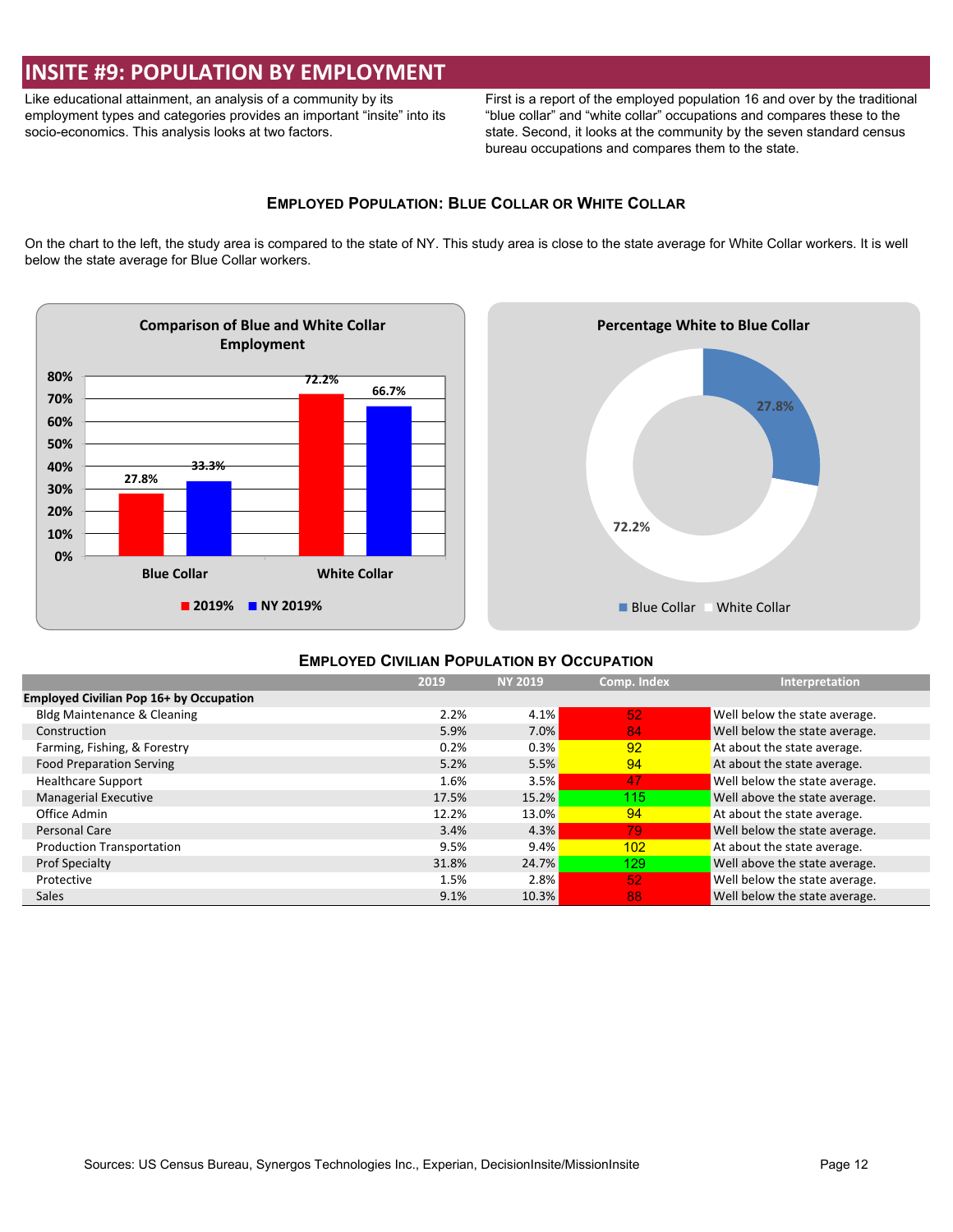### **INSITE #10: MOSAIC Segments**

Mosaic is a geo-demographic segmentation system developed by and for marketers. Instead of looking at individual demographic variables, a segmentation system clusters households into groups with multiple common characteristics. Demographic variables that generally cluster together would include income, educational levels, presence of children and occupations among others.

This database is developed by Experian. Some find the information helpful because it presents a multi-dimensional view of a community.

In the report below, the top 15 Mosaic Segments of the study area are provided. (If less than 15, rows will be blank.)

**NOTE: For a full description please see the DI Demographic Segment Guide (Mosaic) under the Help menu on the Documents gallery.**

|                                                                | 2019  | 2019% | State % | <b>Comp Index</b> | <b>Relative to the NY State Ave.</b> |
|----------------------------------------------------------------|-------|-------|---------|-------------------|--------------------------------------|
| <b>Mosaic Segments</b>                                         |       |       |         |                   |                                      |
| J34 Autumn Years - Aging in Place                              | 3,198 | 8.8%  | 2.7%    | 320               | Well above the state average         |
| E20 Thriving Boomers - No Place Like Home                      | 3,052 | 8.4%  | 1.9%    | 434               | Well above the state average         |
| 131 Family Union - Blue Collar Comfort                         | 2,196 | 6.0%  | 1.3%    | 463               | Well above the state average         |
| O51 Singles and Starters - Digital Dependents                  | 2,174 | 6.0%  | 1.7%    | 355               | Well above the state average         |
| C11 Booming with Confidence - Aging of Aquarius                | 1,966 | 5.4%  | 2.1%    | 252               | Well above the state average         |
| O53 Singles and Starters - Colleges and Cafes                  | 1,826 | 5.0%  | 0.5%    | 934               | Well above the state average         |
| J36 Autumn Years - Settled and Sensible                        | 1,809 | 5.0%  | 4.2%    | 118               | Somewhat above the state average     |
| L42 Blue Sky Boomers - Rooted Flower Power                     | 1,580 | 4.3%  | 1.2%    | 347               | Well above the state average         |
| B07 Flourishing Families - Generational Soup                   | 1,251 | 3.4%  | 0.8%    | 439               | Well above the state average         |
| C13 Booming with Confidence - Silver Sophisticates             | 1,242 | 3.4%  | 3.1%    | 109               | About average for the state          |
| Q64 Golden Year Guardians - Town Elders                        | 1,147 | 3.1%  | 1.8%    | 173               | Well above the state average         |
| E21 Thriving Boomers - Unspoiled Splendor                      | 1,124 | 3.1%  | 1.2%    | 250               | Well above the state average         |
| C14 Booming with Confidence - Boomers and<br><b>Boomerangs</b> | 963   | 2.6%  | 1.2%    | 229               | Well above the state average         |
| K40 Significant Singles - Bohemian Groove                      | 860   | 2.4%  | 1.3%    | 182               | Well above the state average         |
| D15 Suburban Style - Sports Utility Families                   | 745   | 2.0%  | 0.6%    | 322               | Well above the state average         |

### **Learn about your Mosaic Households**

To access Mosaic Portrait data click on:

Mosaic USA E-Handbook by [Experian \(To](https://s3-us-west-2.amazonaws.com/mi-docs/Mosaic+USA+E-Handbook.pdf) open in a new Tab hold Control key when you click on the link) Handbook includes Mosaic Overview and two graphic pages for each of the 19 Groups and 71 Segments.

How to Read and [Understand](https://s3-us-west-2.amazonaws.com/misupport/videos/NewUI/Mosaic+E-Handbook+How+to+Read+and+Understand+a+Mosaic+Portrait+w+Nar.mp4) a Mosaic Portrait - Video

[Understanding](https://s3-us-west-2.amazonaws.com/misupport/videos/NewUI/Mosaic+E-Handbook+Understanding+Mosaic+Portraits+for+Ministry+Planning+v2+w+Nar.mp4) Mosaic Portraits for Mission Planning - Video

**Faith based clients**: To access the Mosaic application guide click on: Mission Impact Mosaic Application Guide by [Bandy \(To](http://missioninsite.com/missionimpact-guide/) open in a new Tab hold Control key when you click on the link)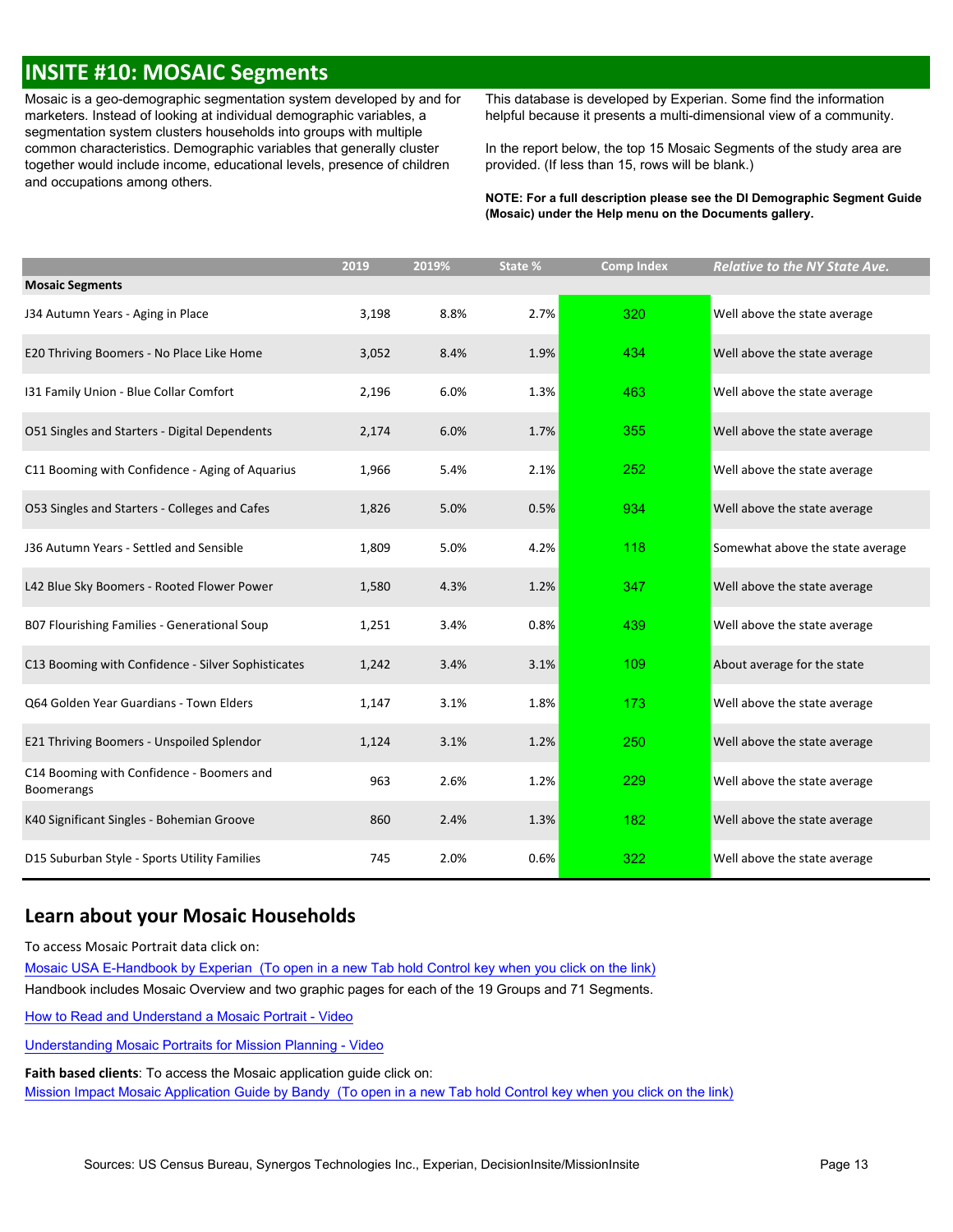## **INSITE #11: GENERATIONS**

A powerful way to envision demographics is by following a generation through its phases of life. This is because there are, in a general sense, common life experiences at each phase of life. But even more interesting is to understand a generational cohort group that has a unique sense of belonging to others born and coming of age together. More than mere age bracketing, a generation develops a sense of identity as a group based upon their coming of age experiences—how they were parented and major world defining events, such as 9/11. Using the Strauss and Howe model of generations one is able to see a more three-dimensional view of a generational group, bringing mere age demographics to life.

According to the Strauss and Howe model, members of a generation share three qualities. \*

• An age location in history

• Some common beliefs and behaviors, including basic attitudes about risk taking, culture and values, civic engagement, and family life

• A common perceived membership in a generation, e.g., Boomers, Gen X, Millennials etc.

(\* http://www.lifecourse.com/about/method/phases.html)

| <b>Name</b>         | S & H Type | <b>Initial Birth</b> | <b>Final Birth</b> | 2010   |        | 2019   |       | 2024   |       | 2029   |        |
|---------------------|------------|----------------------|--------------------|--------|--------|--------|-------|--------|-------|--------|--------|
| Homeland (Z) Artist |            | 2005                 | 2025               | 4.648  | 5.0%   | 12.811 | 13.5% | 19.584 | 20.3% | 27.006 | 28.3%  |
| Millennial (Y) Hero |            | 1982                 | 2004               | 31.523 | 34.2%  | 31,844 | 33.6% | 30.346 | 31.4% | 26.741 | 28.0%  |
| Gen X (13th) Nomad  |            | 1961                 | 1981               | 24.188 | 26.3%  | 24.461 | 25.8% | 24.564 | 25.5% | 23.541 | 24.7%  |
| Boom                | Prophet    | 1946                 | 1960               | 19,256 | 20.9%  | 17.745 | 18.7% | 16.244 | 16.8% | 15,069 | 15.8%  |
| Silent              | Artist     | 1925                 | 1945               | 11,069 | 12.0%  | 6,765  | 7.1%  | 4.983  | 5.2%  | 2.495  | 2.6%   |
| GI                  | Hero       | 1901                 | 1924               | 1,432  | 1.6%   | 1,072  | 1.1%  | 794    | 0.8%  | 510    | 0.5%   |
|                     |            |                      | Totals:            | 92,116 | 100.0% | 94,699 | 100%  | 96,514 | 100%  | 95,363 | 100.0% |

For more information on [Generational](https://en.wikipedia.org/wiki/Generation#List_of_generations) types, click here

![](_page_13_Figure_9.jpeg)

![](_page_13_Figure_10.jpeg)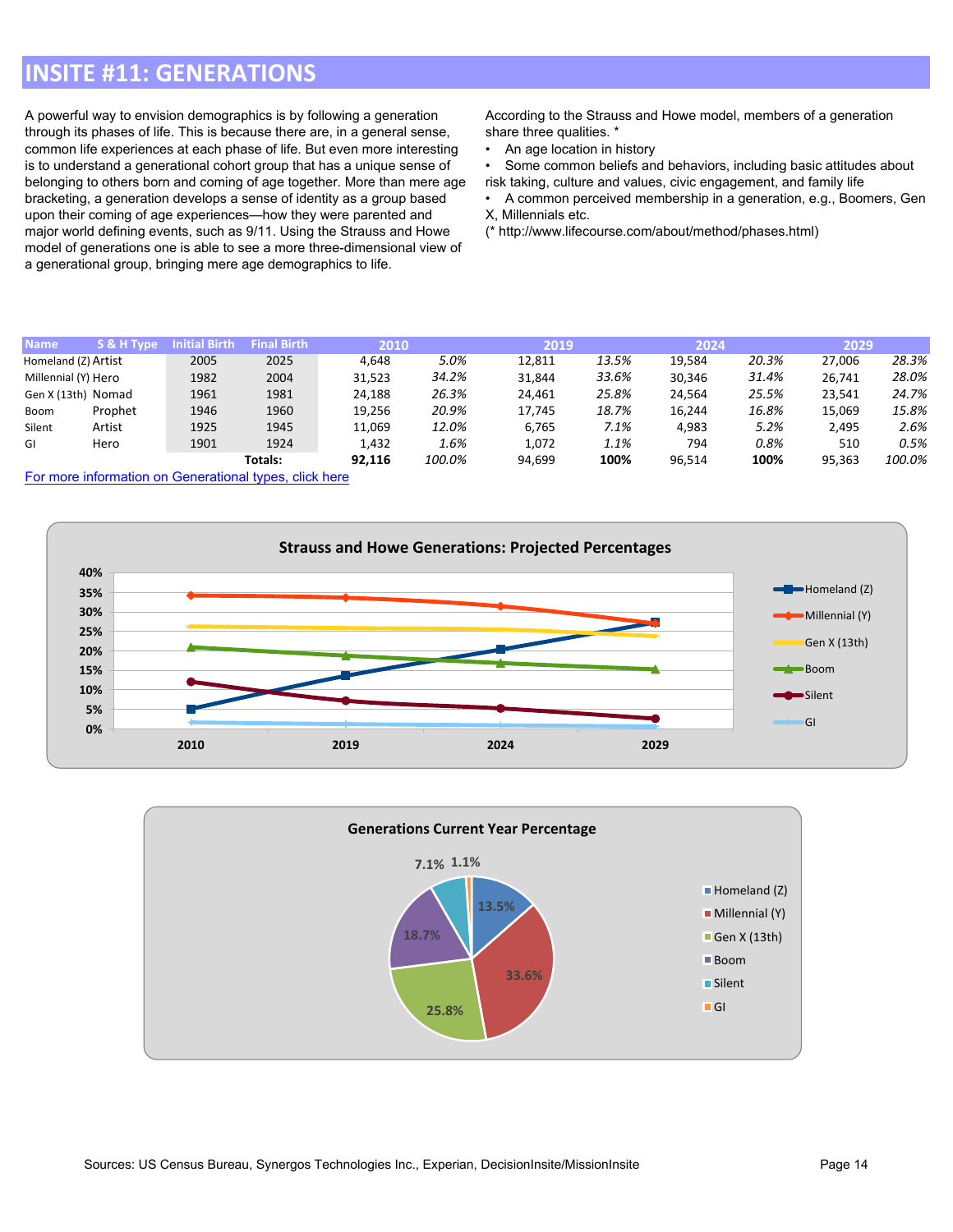### **INSITE #12: RELIGIOUS PROGRAM OR MINISTRY PREFERENCES**

This information is from the 2017 Quadrennium Project Survey conducted by MissionInsite of US Religious Preferences, Practices and Beliefs called the Quadrennium Project. The complete survey results are available in the four Predesigned Quad Reports; ReligiousInsite, ReligiousInsite Priorities, MinistryInsite or MinistryInsite Priorities. The Quadrennium White Paper is available on the web site.

|                                                    | <b>Study Area</b>            |                          | <b>US Average</b>                           |       |                 | <b>Comparative Index</b>           |
|----------------------------------------------------|------------------------------|--------------------------|---------------------------------------------|-------|-----------------|------------------------------------|
|                                                    | <b>Modestly</b><br>Important | <b>Very</b><br>Important | Modestly Very<br><b>Important Important</b> |       | <b>Modestly</b> | <b>Very</b><br>Important Important |
| <b>Personal Growth</b>                             | 32.9%                        | 5.8%                     | 33.9%                                       | 7.0%  | 97              | 83                                 |
| Addiction support groups                           | 27.5%                        | 5.5%                     | 28.9%                                       | 7.4%  | 95              | 74                                 |
| Health/weight loss programs                        | 35.4%                        | 6.2%                     | 34.5%                                       | 7.1%  | 102             | 88                                 |
| Practical training seminars                        | 35.7%                        | 5.8%                     | 38.3%                                       | 6.6%  | 93              | 88                                 |
| <b>Family Support and Intervention Services</b>    | 40.1%                        | 8.2%                     | 36.7%                                       | 10.2% | 109             | 81                                 |
| Crisis support groups                              | 37.4%                        | 8.9%                     | 42.0%                                       | 9.8%  | 89              | 91                                 |
| Daycare/After-School Programs                      | 26.0%                        | 6.6%                     | 27.2%                                       | 7.5%  | 96              | 87                                 |
| Family oriented activities                         | 43.1%                        | 15.2%                    | 42.9%                                       | 17.1% | 101             | 89                                 |
| Marriage enrichment                                | 34.4%                        | 6.4%                     | 36.8%                                       | 9.4%  | 93              | 68                                 |
| Parenting development                              | 29.3%                        | 5.6%                     | 31.0%                                       | 7.6%  | 94              | 74                                 |
| Personal/family counseling                         | 38.5%                        | 7.4%                     | 40.2%                                       | 9.8%  | 96              | 76                                 |
| <b>Community Involvement and Advocacy Programs</b> | 52.9%                        | 12.2%                    | 48.0%                                       | 13.7% | 110             | 89                                 |
| Adult social activities                            | 47.6%                        | 12.0%                    | 52.6%                                       | 14.1% | 90              | 85                                 |
| Involvement in social causes                       | 48.4%                        | 12.4%                    | 47.7%                                       | 13.6% | 101             | 92                                 |
| Social justice advocacy work                       | 41.5%                        | 10.4%                    | 40.7%                                       | 11.4% | 102             | 91                                 |
| Opportunities for volunteering in the community    | 52.2%                        | 14.1%                    | 51.2%                                       | 15.8% | 102             | 89                                 |
| <b>Community Activities or Cultural Programs</b>   | 48.2%                        | 11.0%                    | 43.6%                                       | 12.6% | 111             | 87                                 |
| Cultural programs (music, drama, art)              | 40.1%                        | 11.5%                    | 46.7%                                       | 11.1% | 86              | 103                                |
| Holiday programs/activities                        | 51.1%                        | 14.1%                    | 50.3%                                       | 14.2% | 102             | 99                                 |
| Seniors/retiree activities                         | 42.9%                        | 12.4%                    | 41.9%                                       | 13.0% | 102             | 96                                 |
| Youth social activities                            | 34.9%                        | 9.3%                     | 35.4%                                       | 11.9% | 99              | 78                                 |
| <b>Religious/Spiritual Programs</b>                | 31.4%                        | 10.2%                    | 37.6%                                       | 17.7% | 83              | 58                                 |
| Bible or Scripture study/prayer groups             | 38.9%                        | 16.3%                    | 32.7%                                       | 15.3% | 119             | 107                                |
| Christian education for children                   | 28.8%                        | 10.7%                    | 29.5%                                       | 14.5% | 97              | 74                                 |
| Contemporary worship experiences                   | 39.7%                        | 8.8%                     | 39.4%                                       | 11.2% | 101             | 78                                 |
| Spiritual discussion groups                        | 36.6%                        | 7.8%                     | 39.2%                                       | 11.1% | 93              | 71                                 |
| Traditional worship experiences                    | 40.9%                        | 16.8%                    | 39.2%                                       | 20.3% | 104             | 83                                 |
| Warm and friendly encounters                       | 47.1%                        | 31.5%                    | 45.6%                                       | 33.6% | 103             | 94                                 |
| The quality of sermons                             | 40.3%                        | 22.1%                    | 37.3%                                       | 28.2% | 108             | 79                                 |

Sources: US Census Bureau, Synergos Technologies Inc., Experian, DecisionInsite/MissionInsite **Page 15** Page 15